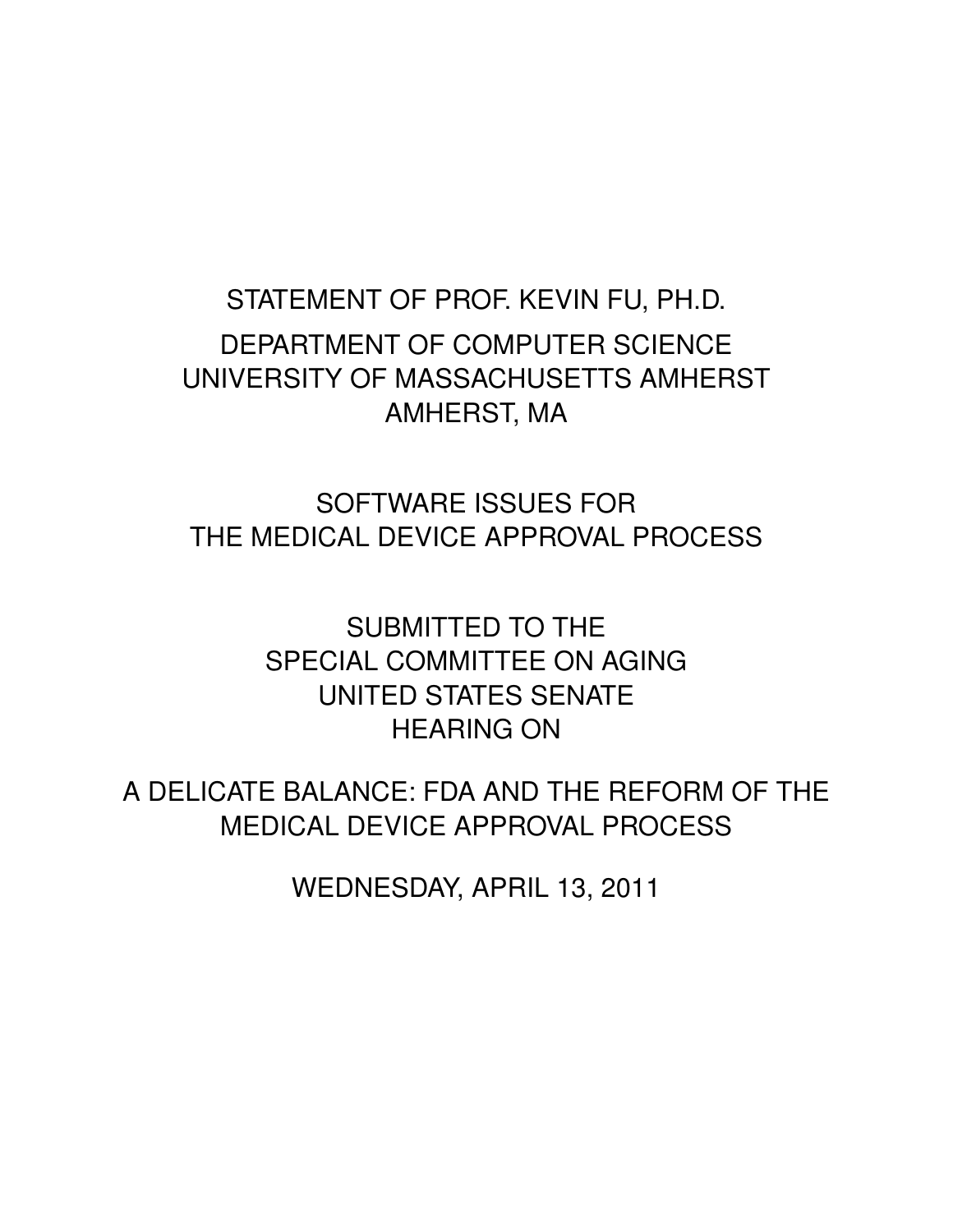### **Introduction**

Chairman Kohl, Ranking Member Corker, and the distinguished members of the Special Committee on Aging, I would like to thank you for the invitation to submit a statement for the record regarding the impact of software-related issues on reform of the medical device approval process. My comments below are based on work supported in part by the Institute of Medicine, a Sloan Research Fellowship, the National Science Foundation Directorate for Computer and Information Science and Engineering, and the Office of the National Coordinator for Health Information Technology. However, all opinions, findings, and conclusions are my own and do not necessarily reflect the views of the IOM, Sloan Foundation, NSF, ONC, or my past or present employers.

My name is Kevin Fu. I am a faculty member in Computer Science at the University of Massachusetts Amherst where my research pertains to trustworthy computing for medical devices. I have interacted several times with FDA with multiple presentations on medical device software at FDA's Center for Devices and Radiological Health. My educational qualifications include a Ph.D., master's degree, and bachelor's degree from M.I.T.'s Department of Electrical Engineering and Computer Science. My industrial experience in software systems includes past employment at Cisco Systems, Microsoft, Hewlett-Packard, and the Information Systems department at Holland Community Hospital. In my nearly two decades of experience in software related to health care, I have observed both the risks and benefits of software for medical devices. Highlights include participation in the roll out of a hospital information system to improve patient care at a community hospital and the security analysis of a medical device showing that an implantable cardiac defibrillator could be wirelessly tricked into inducing a fatal heart rhythm.

I attach for the record my presentation and report on *Trustworthy Medical Device Software* commissioned by the Institute of Medicine at the National Academies for the "Public Health Effectiveness of the FDA 510(k) Clearance Process" committee, which will shortly render its recommendations to FDA. My statement summarizes these findings and suggests several questions to ask about the role of software in the medical device approval process.

#### **Findings on Software Issues for Medical Devices**

Despite the lessons learned by tragic accidents, such as the radiation injuries and deaths caused by the Therac-25 linear accelerator two decades ago (Leveson, 1993), medical devices that depend on software continue to injure or kill patients in preventable ways. Problems in medical device software result largely from a failure to apply well-known systems engineering techniques, especially during specification of requirements and analysis of human factors. Problems ranging from poor user interfaces to overconfidence in software have led to accidents such as fatally incorrect dosages on infusion pumps and in radiation therapy. A common trait for adverse events in medical device software is that the problems are often set in place before any implementation begins.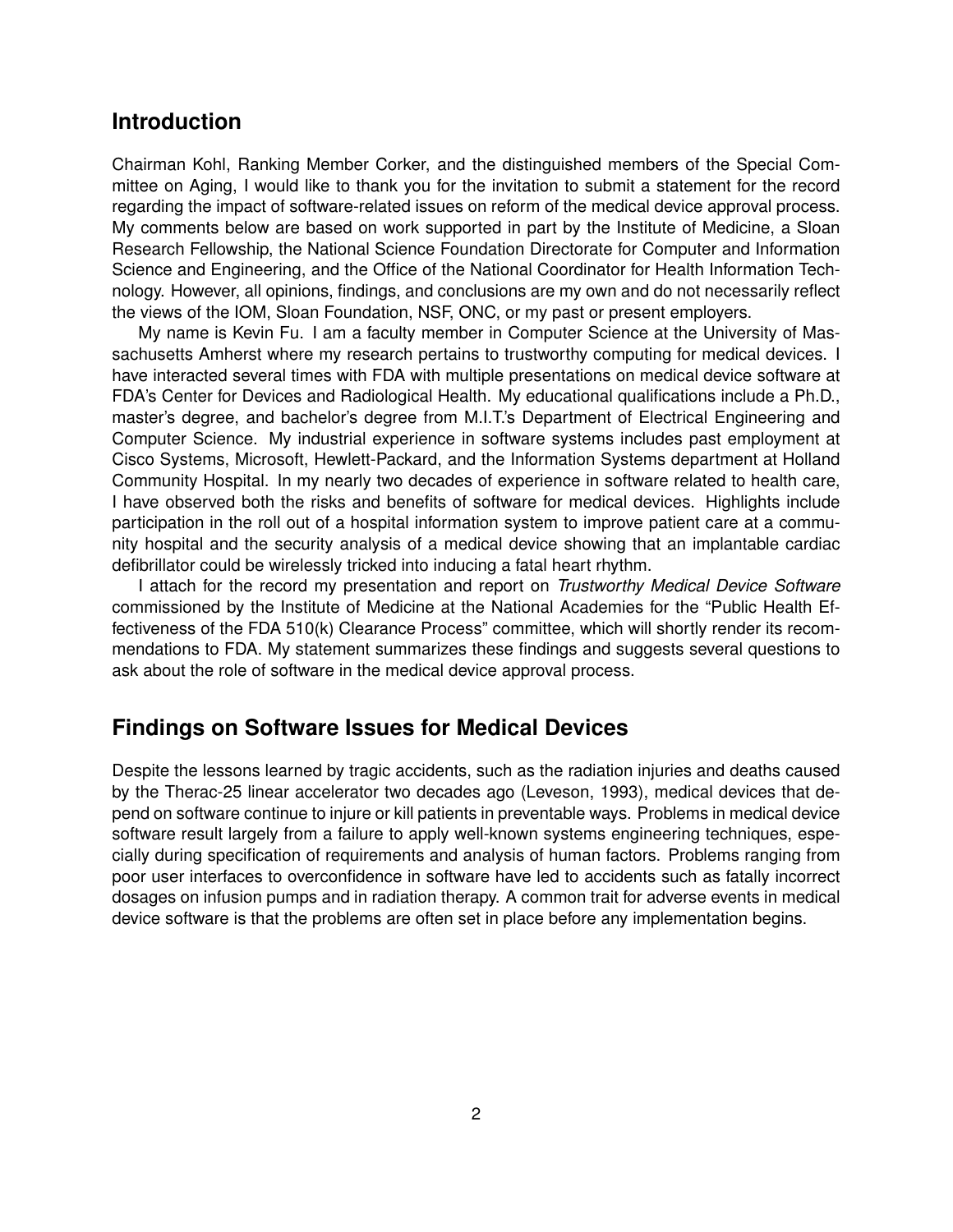## **Illustrative Examples to Motivate Software Questions**

**Insufficient number of software experts at FDA.** It was explained to me by a former FDA CDRH director that seldom does an FDA inspector assigned to review a 510(k) application have experience in software engineering—even though the majority of medical devices today rely on software. Over half the medical devices on the US market now involve software (Faris, 2006).

**Opting to forgo a wireless pacemaker.** Karen Sandler, General Counsel for the Software Freedom Law Center, was concerned about the safety of her software-controlled pacemaker because it would have a long-range, wireless interface $^{\text{1}}.$  She selected an older pacemaker without a wireless component:

I [was prescribed] a pacemaker. My first question was, "Could I take a look at the [computer] code?" I offered to sign an NDA.... No one would take this concern seriously. I was at risk of sudden cardiac death.

... After talking to many doctors who didn't really understand why I would be concerned about the safety of the software of the device, finally I found a doctor....who [suggested], "What if we find you an old device without a wireless component?"

Personally, if I were prescribed a medical device by a well informed physician, I would accept the device for my health. However, with increased software complexity, patients and physicians cannot make informed decisions without access to better information about software risks.

**Malware on medical devices.** An Information Technology (IT) professional from a VA medical center sought my advice at the RSA Security Conference on how to recover from malware that had infected her hospital computer systems. She explained that her medical systems were routinely infected with malicious software because health care professionals like to check email on the same machines used for patient care. However, email is just one potential vector for malware to infect medical devices. Medical devices are exposed to persistent software-based threats when pathways exist to the Internet. I asked why not have separate computers, and she replied that there was not enough desk space. I asked if any of the computers were connected to radiationemitting machines, and she declined to comment.

<sup>1</sup> http://www.usenix.org/events/healthsec10/tech/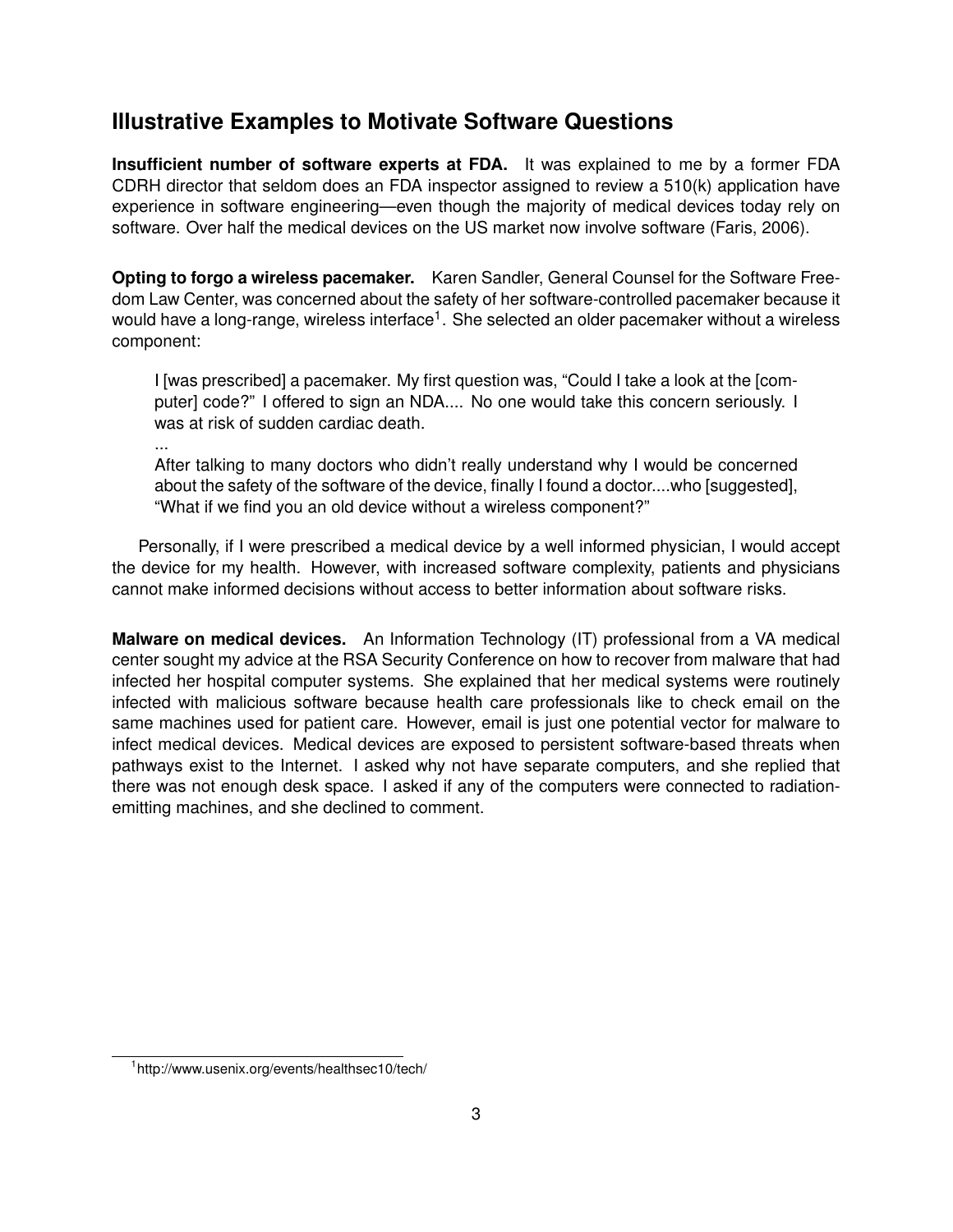**Severe underreporting.** Users are not incentivized to report software security problems. At the USENIX Workshop on Health Security and Privacy<sup>1</sup>, John F. Murray Jr. (Software Compliance Expert, FDA CDRH/Office of Compliance) speaking for himself commented that:

We actually know that cybersecurity and viruses are huge problems for medical devices for networked medical devices. We know that because I get phone calls all the time. We know that because people complain all the time. But unfortunately, the users aren't complaining in any formalized way.

...

If you [discover] some problems, some issues, you need to get into the mode of reporting these kinds of issues. And making it known to the FDA and the authorities that this is a really big issue. Now this is going to become extremely—a hundred times more important when we start using electronic health records.

...

What does the law require you to report? If you're a user facility, the law requires you to report any deaths involving medical devices, or any serious injuries involving medical devices. These things have actually had to occur [to require reporting].

Scott Bolte of GE Healthcare emphasizes that for security problems, formal reporting is especially lacking <sup>2</sup>. This advice was given to FDA six years ago:

Although there is a lot of anecdotal evidence that malicious software has compromised medical devices, there is a notable lack of formal evidence. So without this formal reporting, the FDA is limited in its ability to act or intervene. Reporting is something providers and arguably the manufacturers themselves can and should start doing immediately.

**Inconsistency within FDA on substantial equivalence.** At the IOM workshops on the 510(k) clearance process, former FDA officials presented contradictory advice on "substantial equivalence." This concept is important because a manufacturer that demonstrates substantial equivalence to an old predicate device may choose a less thorough regulatory pathway for clearance of a new device.

Dr. Christy Foreman's presentation<sup>3</sup> includes a flowchart that effectively asks, "Does the new technical characteristics raise new types of safety or effectiveness questions." My examples in this section should demonstrate that medical device software can raise new types of safety or effectiveness questions.

However, the slides from Heather Rosencrans (former Director, 510(k) Staff, Office of Device Evaluation, FDA CRDH) seem to indicate that there is never a reason to question the substantial equivalence of a new digital control linked with a previous analog control as a predicate<sup>3</sup>. Then Dr. David Feigel (former Director, CDRH) said during a June 14, 2010 IOM workshop that:

One of the interesting classes is radiation equipment...even the software, which I wonder where they got the first predicate for software. -David Feigal, Fmr. Director, FDA CDRH

<sup>2</sup> http://www.fda.gov/MedicalDevices/Safety/MedSunMedicalProductSafetyNetwork/ucm127816.htm

<sup>&</sup>lt;sup>3</sup>IOM Workshop on Public Health Effectiveness of the FDA 510(k) Clearance Process, March 1, 2010.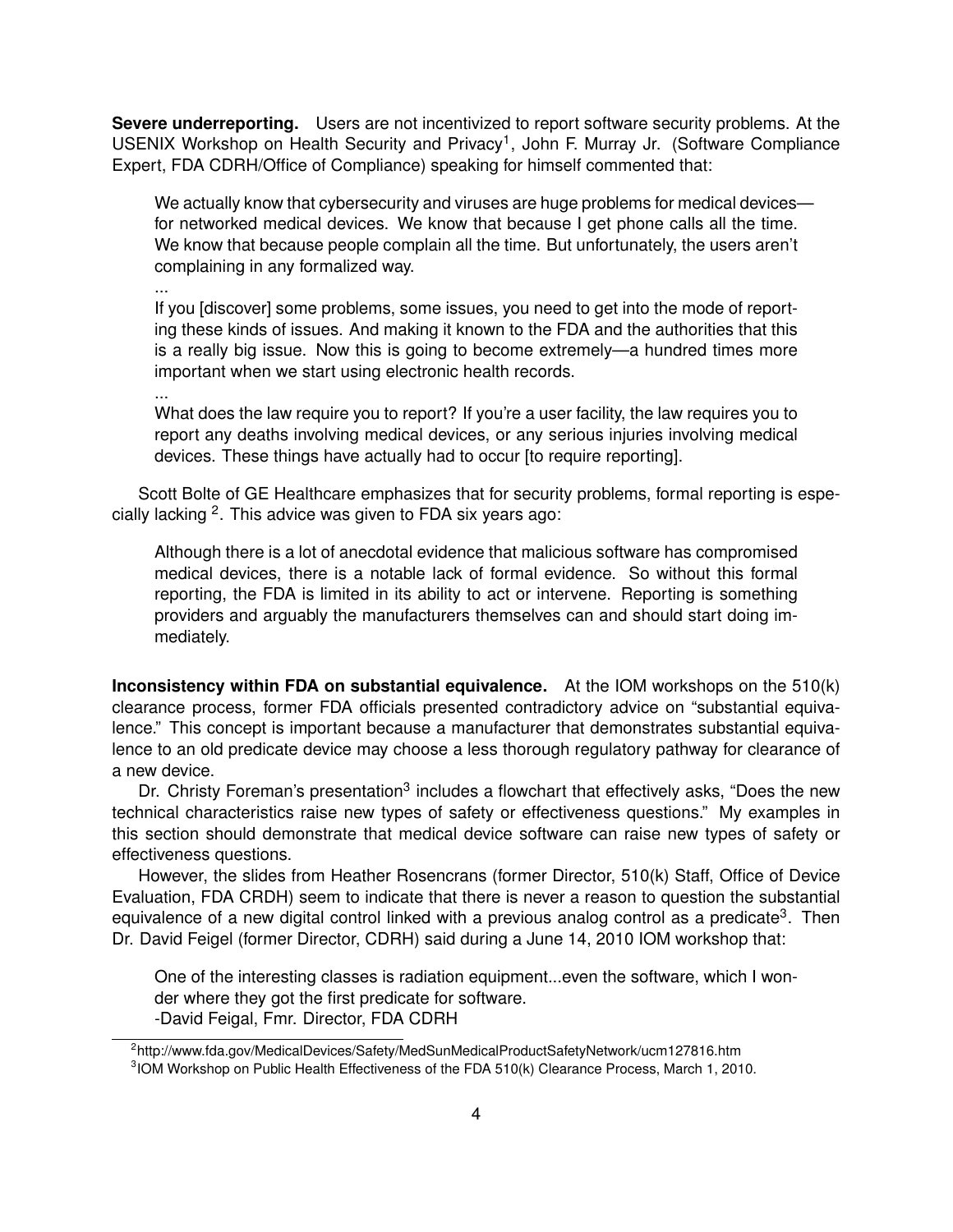The misconception that software poses risks no different from hardware is illustrated by the tragedies of the Therac-25 (Leveson, 1993), a radiation-emitting device that modified its systems to rely on digital software controls rather than analog hardware controls in the 1980s. This change combined with other human elements raised new safety risks and ultimately injured and killed a number of patients. Unlike a mechanical component, software is not exhaustively testable or interpolatable. In the case of the Therac-25, one result of this software issue was improper switching between therapies that resulted in massive radiation overdoses. Massive overdoses on softwarecontrolled, radiation-emitting machines continue to happen today (Bogdanich, 2010).

#### **Questions**

Based on the examples above, I suggest several questions for the Committee to consider.

- 1. Questions on reporting and statistics
	- (a) How many cleared and approved medical devices currently use radio communication (e.g., wireless, MICS)?
	- (b) What percentage of medical devices currently cleared or approved involve software, radio or wireless communication, or Internet connectivity?
	- (c) What percentage of medical device applications currently under review involve software, radio or wireless communication, or Internet connectivity? To what degree is this amount increasing or decreasing?
	- (d) To what degree are critical device functions being performed by software (vs. hardware)? Is the amount increasing? Decreasing?
- 2. Questions on risk/benefit analysis
	- (a) How does a manufacturer demonstrate that wireless communication or Internet connectivity leads to overall better patient outcomes?
	- (b) How does a patient or physician learn what programming languages were used in the creation of medical device software? Different programming languages carry different risks.
	- (c) What effect does software have on reliability? Availability? Maintainability? Ease of use?
	- (d) How do these software characteristics compare with similar implementations in hardware? Does the software make the device safer or more effective?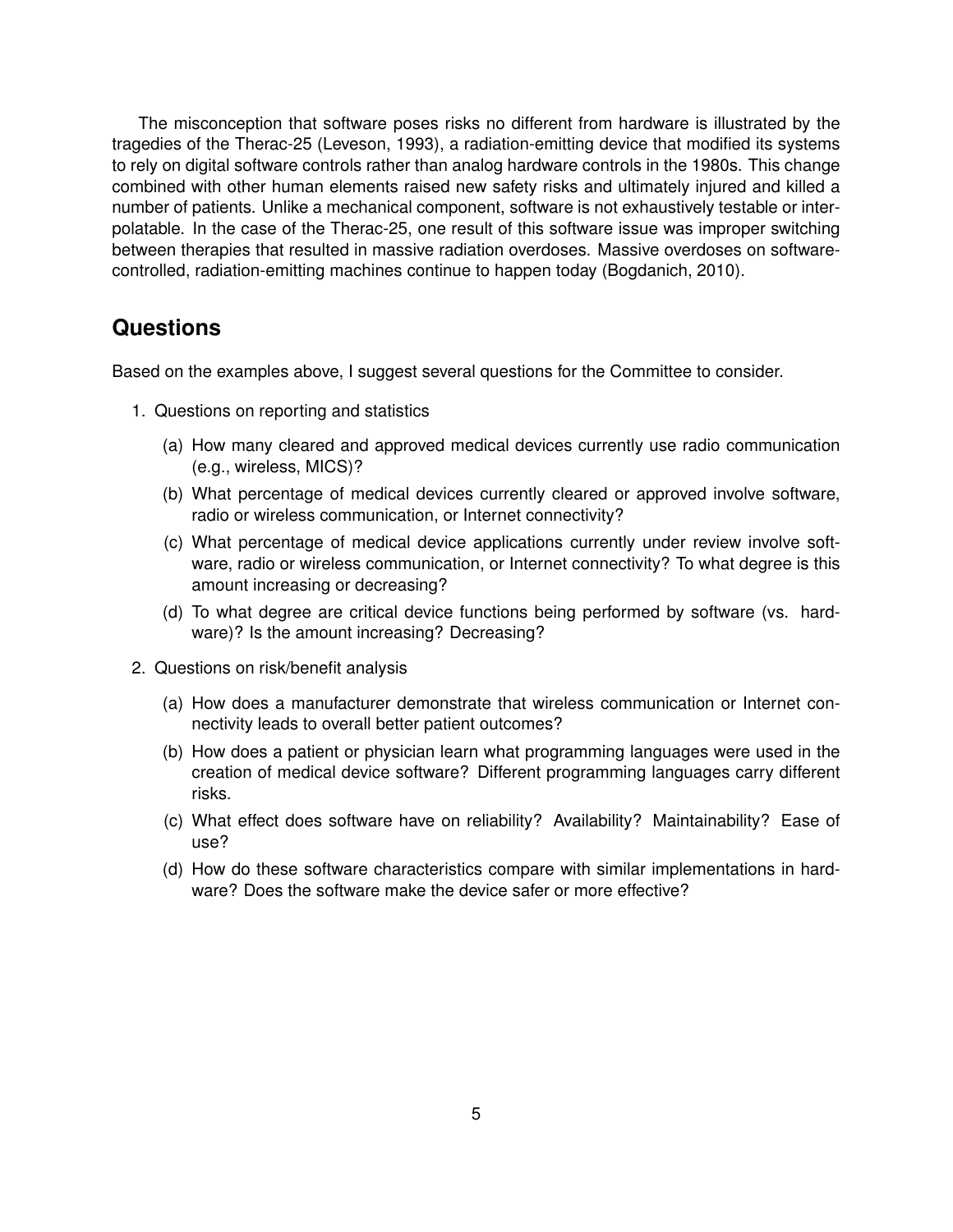- 3. Questions on substantial equivalence
	- (a) Why do past senior administrators in CDRH have conflicting definitions of what it means for software-based medical devices to have "substantial equivalence to a predicate" in the context of the 510(k) process? Some claim perhaps unintentionally that software and hardware are no different. On the other hand, some have stated that they do not know how any software could be substantially equivalent to a hardware-based predicate. What is FDA CDRH's current position and how does CDRH plan to develop a more consistent definition across all its scientists and engineers?
	- (b) What does data from the predicate device reveal about the new device? Does predicate data save time in specification of the new device? Does predicate data save time in testing of the new device?
- 4. Question on informed consent for disclosing risks to patients

What are manufacturers required to disclose to physicians about medical device software risks? How does the process differ for devices that are higher risk or consequence?

- 5. Questions on security of medical device software
	- (a) To what extent will existing recall processes be effective against zero-day software vulnerabilities $4$ ?
	- (b) What contingency plans are in place should the software equivalent of the 1982 Chicago Tylenol cyanide poisonings take place? How much time would it take a manufacturer to address a software vulnerability?
	- (c) How does FDA balance the benefits of software with the risks of low-probability, highconsequence problems in software that may result in significant injuries or deaths?
- 6. Questions on education and FDA personnel
	- (a) What is the recommended training for health care professionals for reporting software problems? Which hospital administrator is responsible for this reporting, and how are they incentivized to look for potential problems? That is, who takes ownership of the risks?
	- (b) What special training do FDA reviewers receive specific to software engineering, requirements specification, system engineering, hazard analysis, dependable computing, and trustworthy computing?
	- (c) Why are there no software experts among any of the past fellows of the FDA Commissioner's Fellowship Program?
	- (d) What does FDA do to attract and retain top talent for handling software issues? What employers are the prime competitors for talent?

<sup>&</sup>lt;sup>4</sup>A zero-day vulnerability is a security problem where the time between discovery of the flaw and exploitation of the flaw is less than a day.